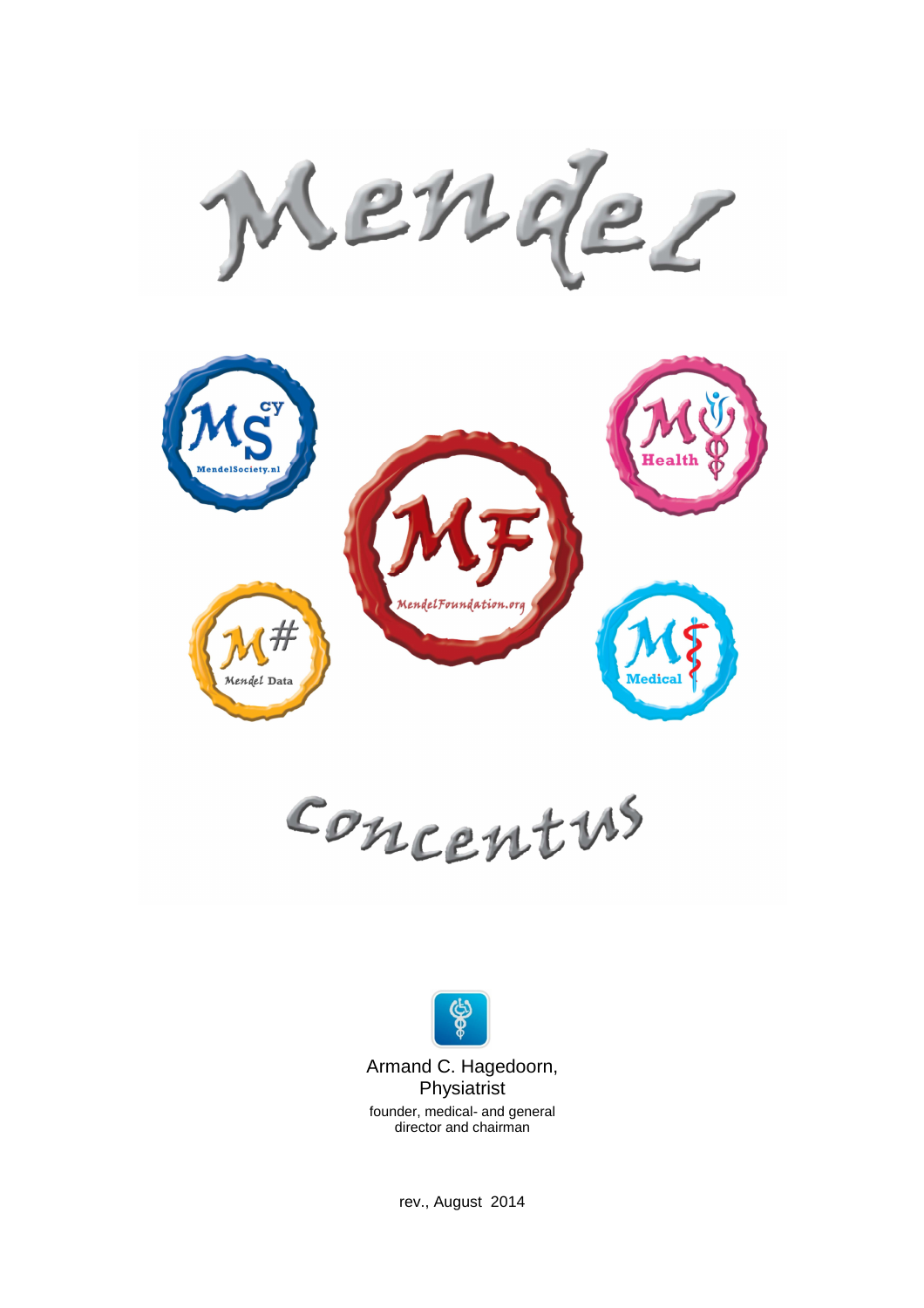# **Introduction**

The Mendel Concentus is a network of collaborating organizations for the professional development and implementation of the best possible health for the elderly: a complete spectrum of prevention, counseling, support, cure and care, from the beginning of the socalled "third age" all the way to the very last moment of a persons' life.

Healthcare as we know it, only takes action in case of illness or disability. Prevention, professional counseling and assistance to maximize the active aspiration of the individuals' health in its broadest sense (physical, social, emotional, spiritual) are dramatically underutilized. We can do better, easily: together.

The Mendel Concentus has two main objectives:

- 1. The development of a top-level ("Best practice") integrated, coordinated support system for the elderly, independent of the place or the institute where services are offered (and making every component of the entire system freely available to anyone), and
- 2. Put the system to practice for the members of the Mendel Society, a mutual that will offer the complete package of integrated measures as developed by the Mendel Foundation.

We always strive for a win-win-win (the people we serve, third parties and ourselves). This way, we lower the threshold to contribute to- and take advantage of the initiative. For instance, all the products of the Mendel foundation (protocols, systematics of research, quality measures, IT usage etc.) will be freely available: just a systematical reference to the Mendel Foundation will do.

The content and improvement of prevention, cure and care can only benefit by an organization that may and will share its developments to any third party; everything we develop should serve as best possible tools throughout all the Mendel organizations.

In this way, we also hope to get to a larger scale quicker, so tht we might participate and contribute to scientific research sooner.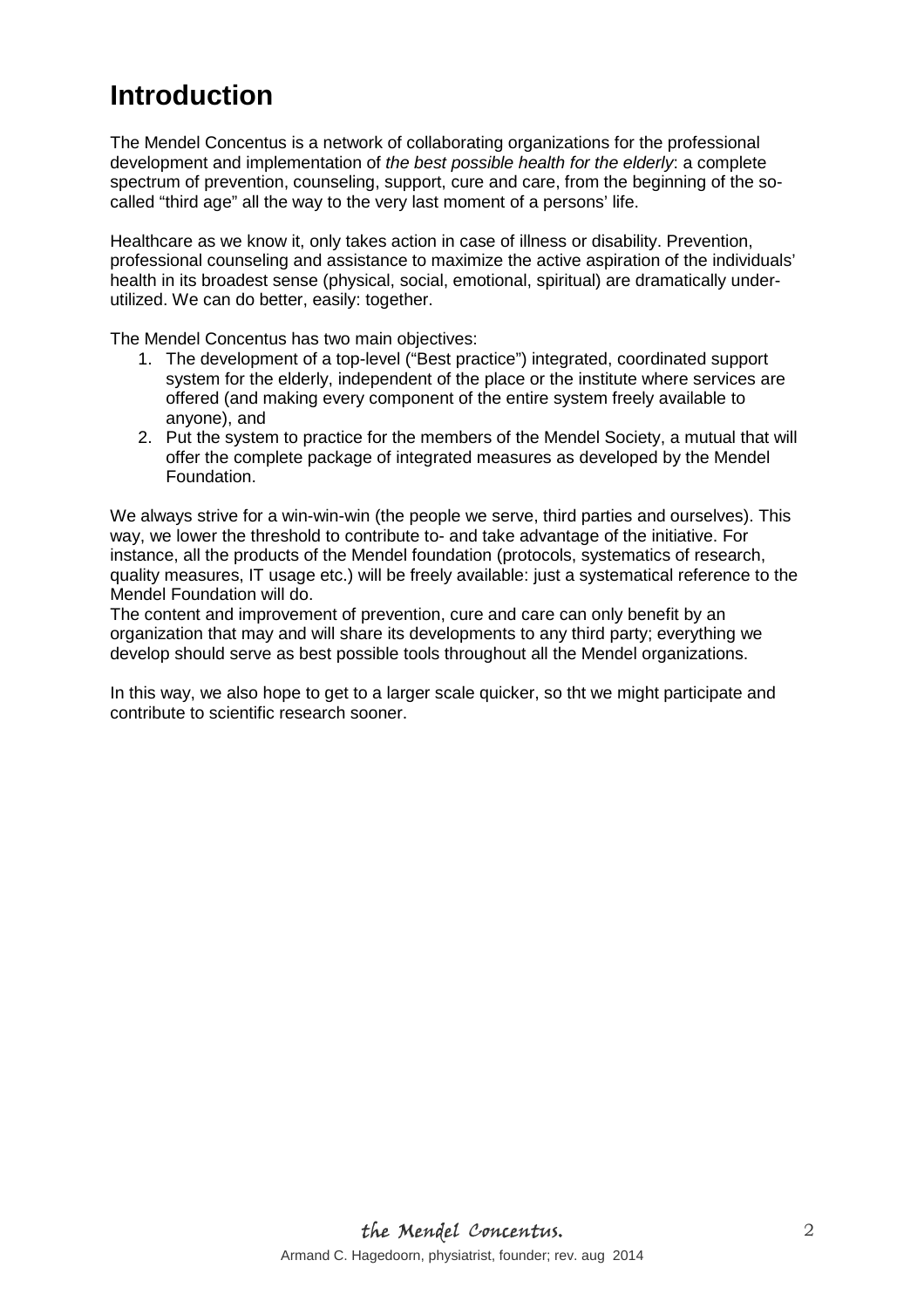# **the Mendel Concentus**

### **a complete, interactive network**

Everything we need to be able to deliver such a truly integrated, top-quality system for the best possible 3rd age is being developed in a collaboration of (for the time being, five) Mendel-organizations:

the Mendel Foundation, Mendel Health, Mendel Data, Mendel Medical, and the Mendel Society.

With this paper, we are happy to introduce these five organizations to the reader.

Everything assumes the following:

- Every individual and every institute that works with- or contributes to the Mendel Concentus agrees with and abides to our Manifest (www.mendelfoundation.org/downloads),
- Top-quality: minimal 20% better than the others, measured with comparable quality measures (results and satisfaction measures),
- We try as much as we can to deliver our system at the homes of the people we serve; only if it must be, in facilities that need to be certified by the Mendel Foundation;
- "Anything goes; if we didn't foresee it already, we'll develop it"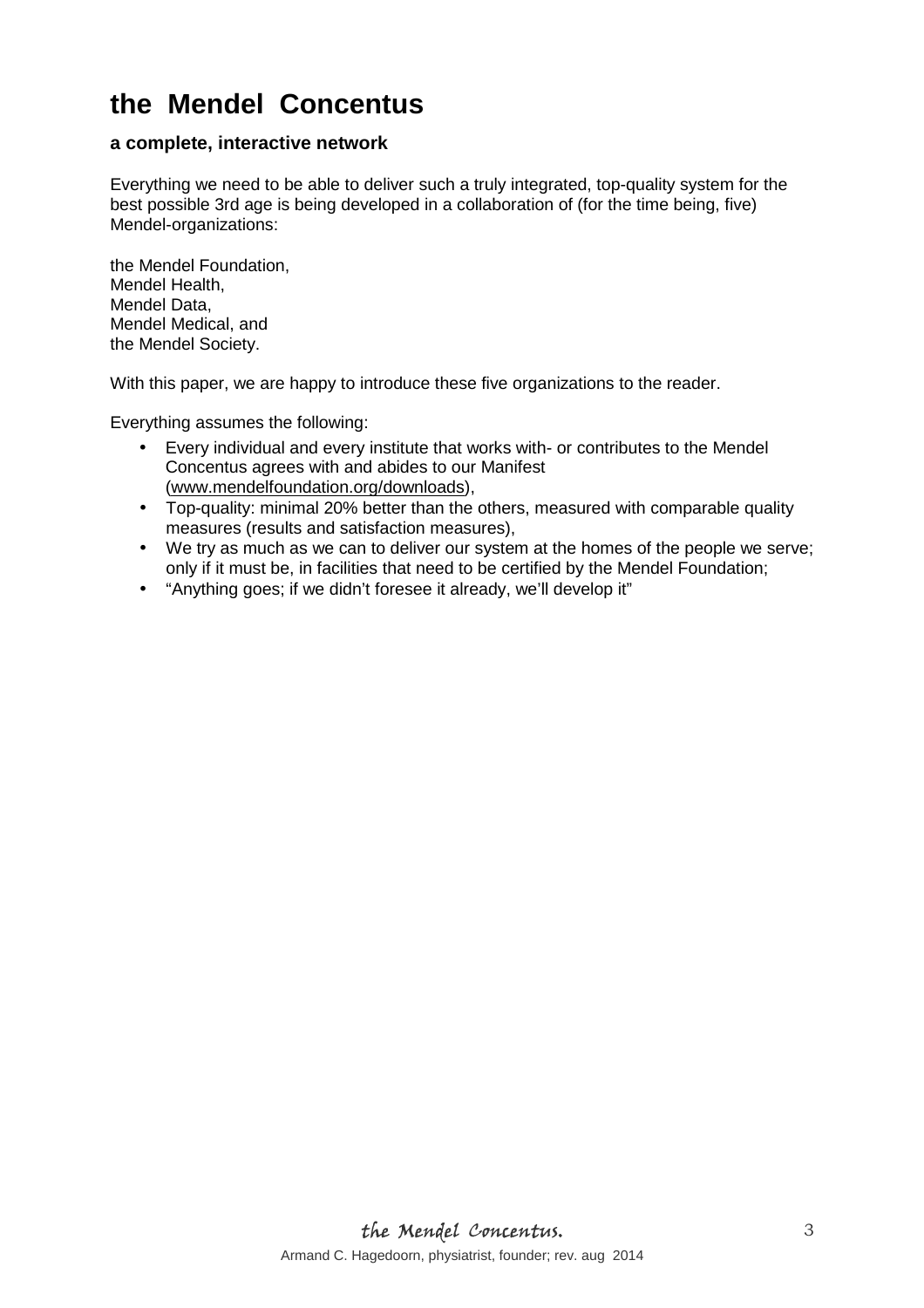

# **The Mendel Foundation:**

### **the "brain and conscience"**

As briefly described before, the goal of the Mendel Foundation is the development of an integrated system for the best possible health for elderly, and to make these procedures and developments freely available.

### **The development of the system:**

In order to construct such an integrated system for the best possible health for elderly, we will need to develop or select a whole lot of different items. Among others:

### **Relevant publications:**

- $\checkmark$  All manuals, protocols, programs etc. will be translated into Dutch, English and Spanish and will be available freely through our website
- $\checkmark$  An interactive website...

### **Conferences and Brainstorm meetings:**

- $\checkmark$  Participation in-, "hosting" of
	- o "BrainWeave sessions";
	- o All kinds of related professional societies
	- o Social pressure groups…

#### **Development of content of prevention, care and counseling:**

- $\checkmark$  Systematics of initial- and periodical exams
- $\checkmark$  Systematics of behaviour modification
- $\checkmark$  Systematics, organisation of interdisciplinary teamwork
- Systematics of our "BrainWeave sessions" (see our website, downloads)
- $\checkmark$  Systematics of our "BlissCamps"
- $\checkmark$  Treatment protocols ...

#### **Training, courses:**

- $\checkmark$  Cycle "A&D" (Professional Attitude in Dealing with people)
- $\checkmark$  Course, Basic Skills for core-staff members
- $\checkmark$  Specific additional courses for staff members
	- o assertivity, social skills
	- o dealing with acute medical problems
	- o dealing with "difficult" patients and next-of-kin
- $\checkmark$  Specific courses for elderly and their caretakers
	- o Assertivity, sociale skills,
	- o Dealing with loss
	- o Dealing with memory- and/or behavioral challenges
- $\checkmark$  Development of a central training center...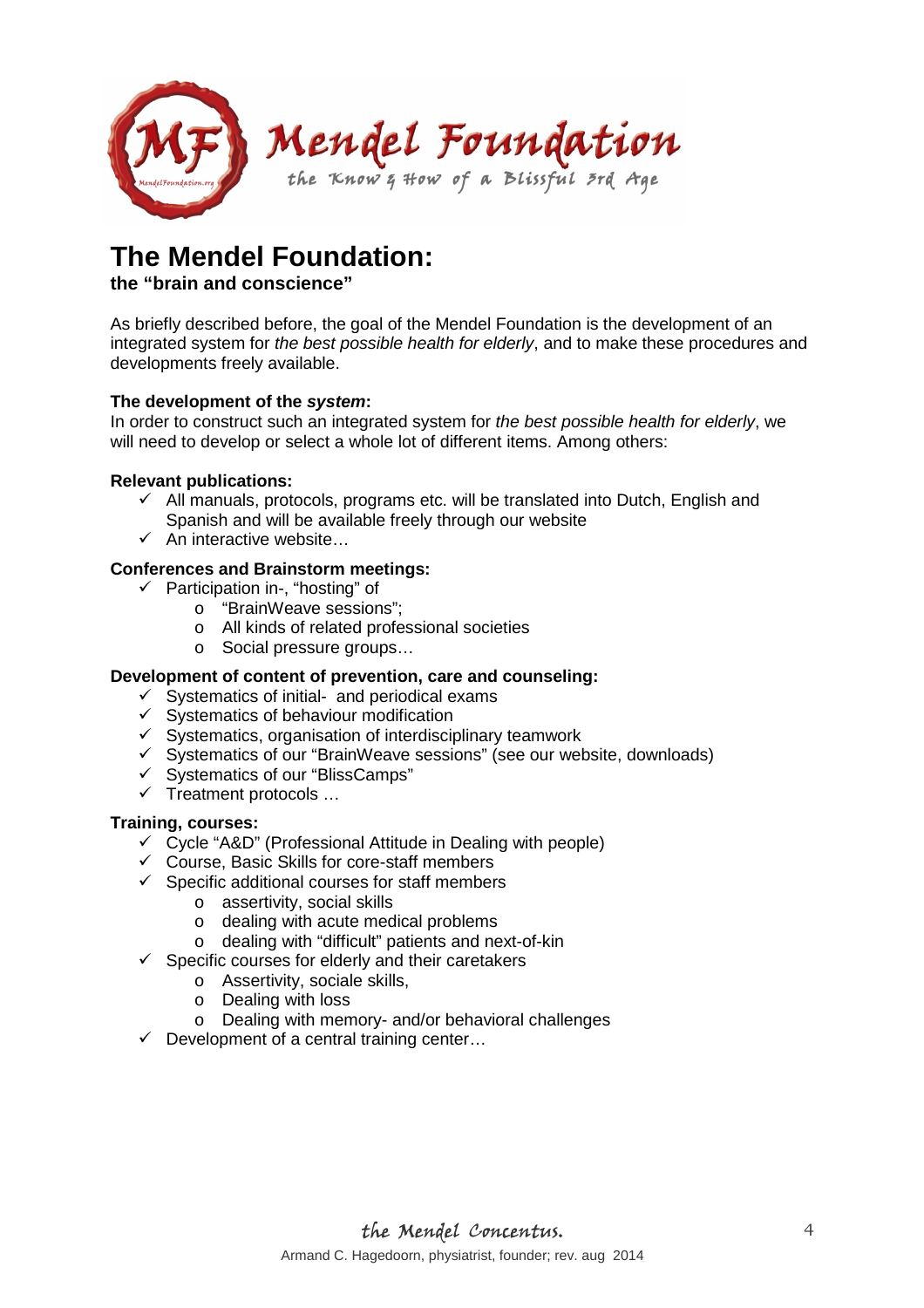#### **Benchmarking:**

- Development of a system of **"Rigourous Quality Management"** throughout the collaborating organizations and in the delivered prevention, cure and car in particular
- $\checkmark$  Make available, possibly translate reknown outcome-, satisfaction and quality measures (e.g. the FIM in formal collaboration with the UDS: www.udsmr.org)
- $\checkmark$  Relevant protocols and care plans
- $\checkmark$  Management measures and management info (production, costs, efficiency...

#### **Psychogeriatrics:**

- $\checkmark$  Systematic organisation of:
	- o (Early-) Diagnosis
	- o Care and counseling
	- o Support for (& collaboration of) next of kin / caretakers
- $\checkmark$  Develop a forum for medical specialists
- $\checkmark$  Publications...

#### **e-record, IT:**

- $\checkmark$  "Minimal Data Set" patient data (international benchmarking)
- $\checkmark$  Develop, make available an e- medical file about and for our elderly, kept by each participating individual, "in the cloud", providing at least
	- o Medical data, medication
	- o Journal, correspondence
	- o Contact data (family, "significant others", involved health professionals etc.)
	- o Connected with the system of the local hospital and family doctor
	- o Reports of team meetings etc.
	- o Goals, action plan and estimated completion dates
	- o Financial/billing data…

#### **Research:**

- $\checkmark$  Characteristics of "getting old well"
- $\checkmark$  Longitudinal, comparative studies between members and non-members of the Mendel Society
- $\checkmark$  Dutch basis for the Society for Anti-Aging Medicine (www.worldhealth.net)
- $\checkmark$  Collaboration with scientific publications and conferences...

#### **Initiate and contribute to relevant professional and scientific societies:**

- $\checkmark$  International Society for Geriatric-Rehab Medicine
- $\checkmark$  International Society for Geronto-Philosophy
- $\checkmark$  Relevant, "underlying" and/or related groups...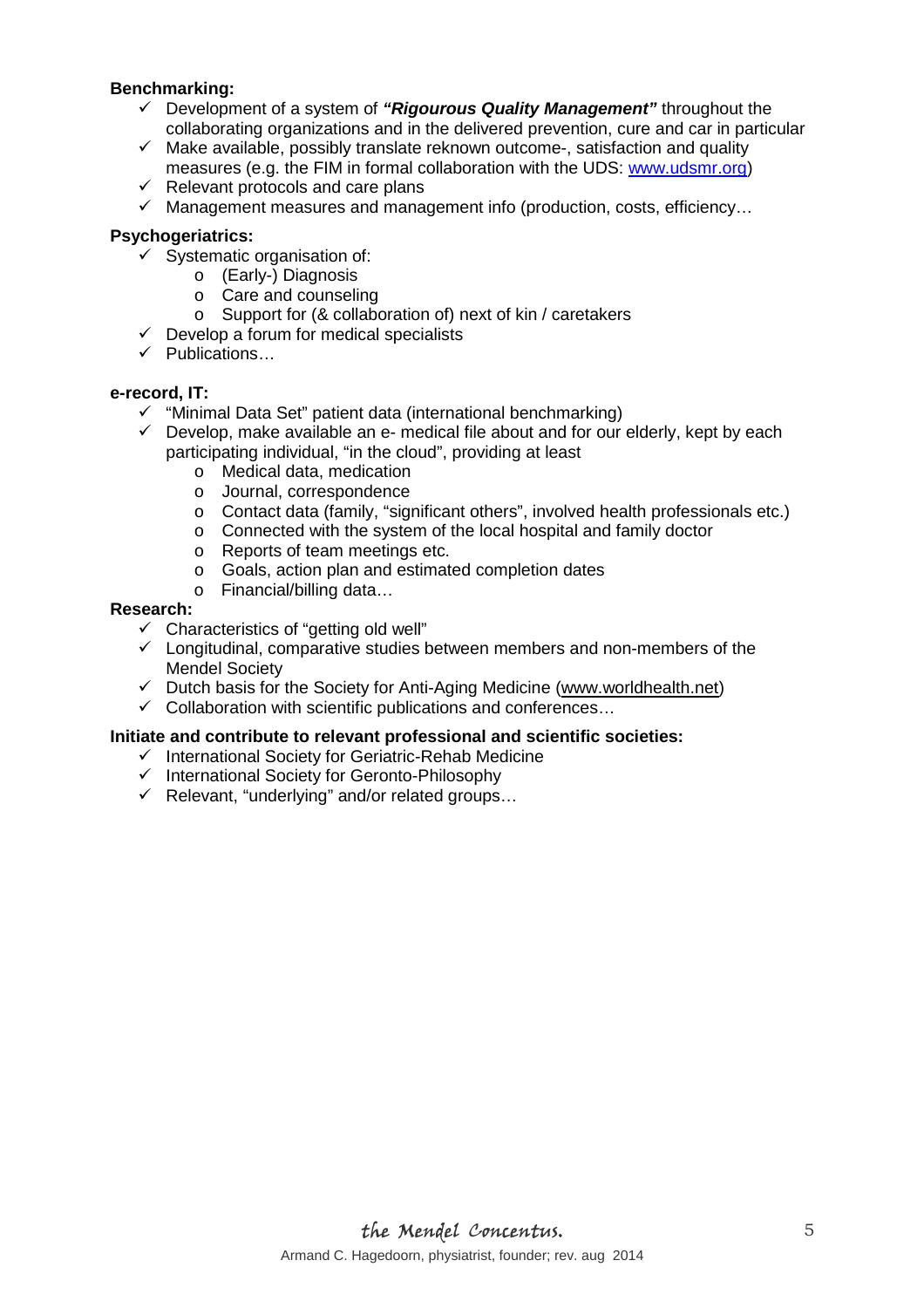#### **The development of the systematics of Mendel Society, Mendel Medical, Mendel Health en Mendel Data:**

#### **Business Administration:**

- $\checkmark$  Forms to be used by the different Mendel endeavors
- $\checkmark$  Systematics for new initiatives / developments
- $\checkmark$  Systematical Business Case
- $\checkmark$  Systematical Business Plan
- $\checkmark$  Format financial planning, cash flow and (quarterly-; year-) reports...

#### **Certification:**

The complete system of content, protocols for data collection and -interpretation, and appraisal of certification of interested institutions and individuals.

### **Constitution; Management, Supervisory Board of the Mendel Foundation**

The Mendel Foundation is a Not-for Profit (ANBI in the Netherlands); it was founded on December 19<sup>th</sup>, 2012.

For the time being, we have one member of the board of directors (Armand C. Hagedoorn, M.D., the founder) and a Supervisory board of three formidable members:

#### Paul den Boer, chairman

Former CEO of the Zeeland Rehab Foundation, a regional medical rehab facility in Zeeland, the Netherlands,

#### Prof. dr. Ir. Pieter Kruit,

University professor in technical physics, head of the department of applied scientific research of the Technical University in Delft, the Netherlands, author and co-author of numerous scientific publications and director of many doctoral theses. Prof. Kruit has a leading role in many prestigious scientific and social societies,

#### Karlo de Waal (Thesaurer)

Senior Financial- and Development expert at the Nederlandse Financierings- Maatschappij voor Ontwikkelingslanden N.V. (FMO, a multi-million Dutch NGO) "for the support of the private sector in developing countries and upcoming markets in Asia, Africa, Latin-America, Central and East Europe" (www.FNO.nl).

The mandate of the Supervisory Board is to foster and safeguard the ideology, philosophy and quality of the Mendel Foundation, apart from the relevant management and financial aspects.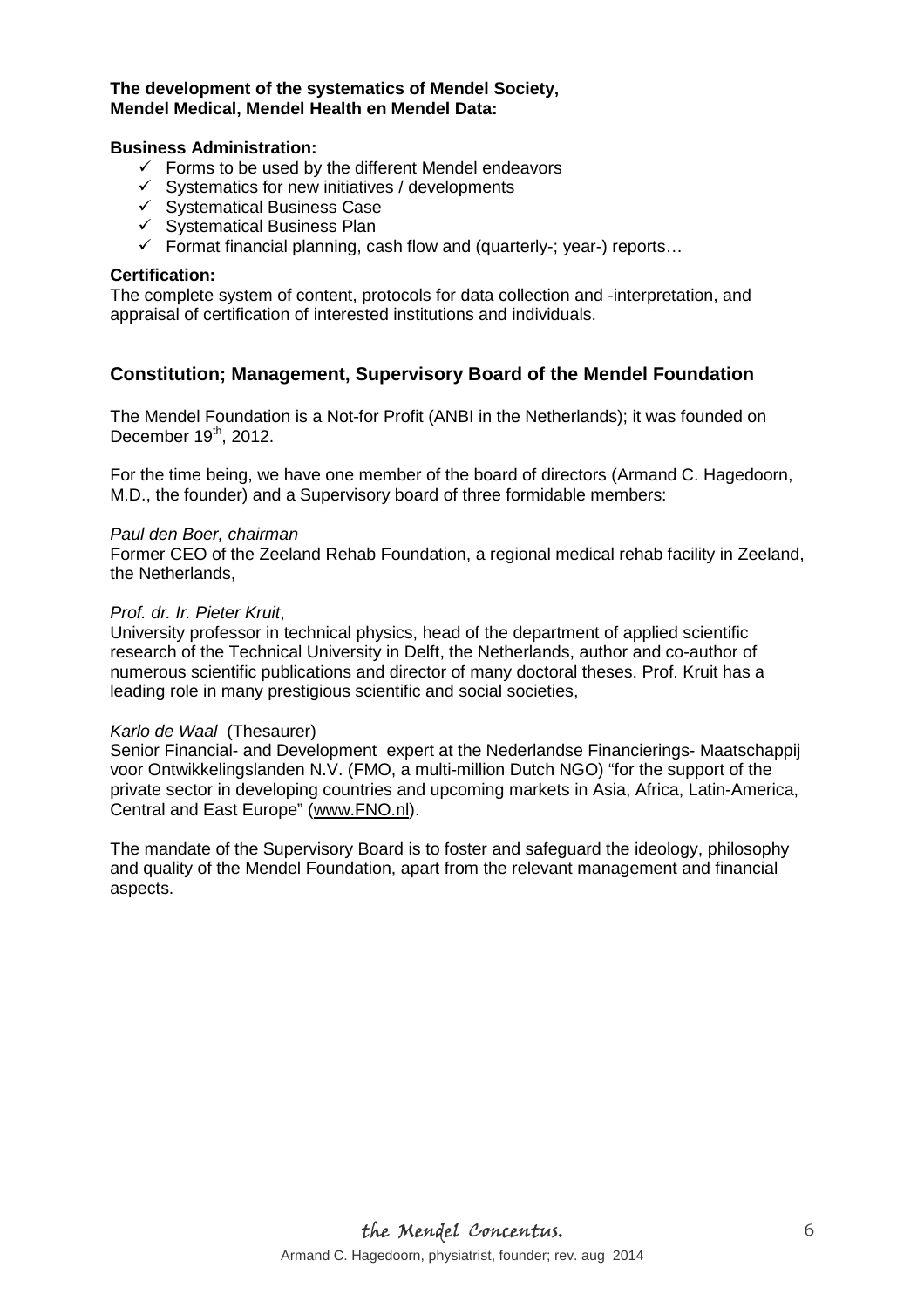

# **the Mendel Society:**

## **the "Club"; by and for thinkers and do-ers in their third age.**

The Mendel Society is about to start operations, hopefully in September/October 2014. It is a completely independent association; its purpose is to provide the members with much better prevention, counseling, support and care than the currently available cure & care for the elderly.

Every individual that works in or with the Mendel Society (management, professionals and institutes, as well as individual members) commits to contribute towards our pledge: to offer our members a truly complete and integrated system that makes it possible to live seven extra years, in the best possible (physical, psychological, social and spiritual) heath.

We decide which services we use, what standards we will demand and how we organize this. For the time being, we will make systematical use of the possibilities and services that the Mendel Foundation (www.mendelfoundation.org), Mendel Medical, Mendel Data and Mendel Health (www.mendelmedical.nl, www.mendelhealth.org en www.mendeldata.org, in preparation) offer us, as we know that they deliver top-class services in their respective fields of expertise that we won't be able to find anywhere else.

We are and work:

- Not-for Profit ("for Benefit")
- (Members-) Result Driven (procedures & protocols secundary)
- Deadly serious, inherently critical, and a feast to work with: we are "Mendeleers"
- Practical, pro-active, pragmatic and innovative; "Outside the Box"
- We contribute to- and make full use of a fundamental makeover of elderly care, in ongoing consensus with experts in English-, Spanish- and Dutch speaking countries.

We make sure that our members can count on a complete package of possibilities, that will enable them to live a minimum of seven extra years and that those years are as blissful as ever possible. The system will provide excellent preventive exams, counseling, support and training, and lifelong individual support.

For that purpose, we make use of our selected pioneers, professionals in Wellness and Fitness, medical specialists, Physical- and Occupational therapists, social work, psychologists, etc.; all of them will receive our specific training and they will need to be certified (by us or the Mendel Foundation) to ensure that they deliver exceptional professional quality with an extraordinary attitude. The same goes for the cure and care institutions and organizations that we work with and refer to.

We strive for top-class results and efficiency, in all relevant aspects (e.g., knowledge, abilities & experience; availability; friendliness, respect, time for explanations about available options in order to take good informed decisions); we want to make sure that our members and their care takers experience the best possible sense of health, enjoyment of life and security.

More than 91% of our members will not only judge our system as excellent but will also frequently recommend us to others.

Members will self-select; there will be no formal selection procedure. One applies, makes an inscription payment of (-at this moment) €2475.= and pay a monthly fee of €22,50 per person.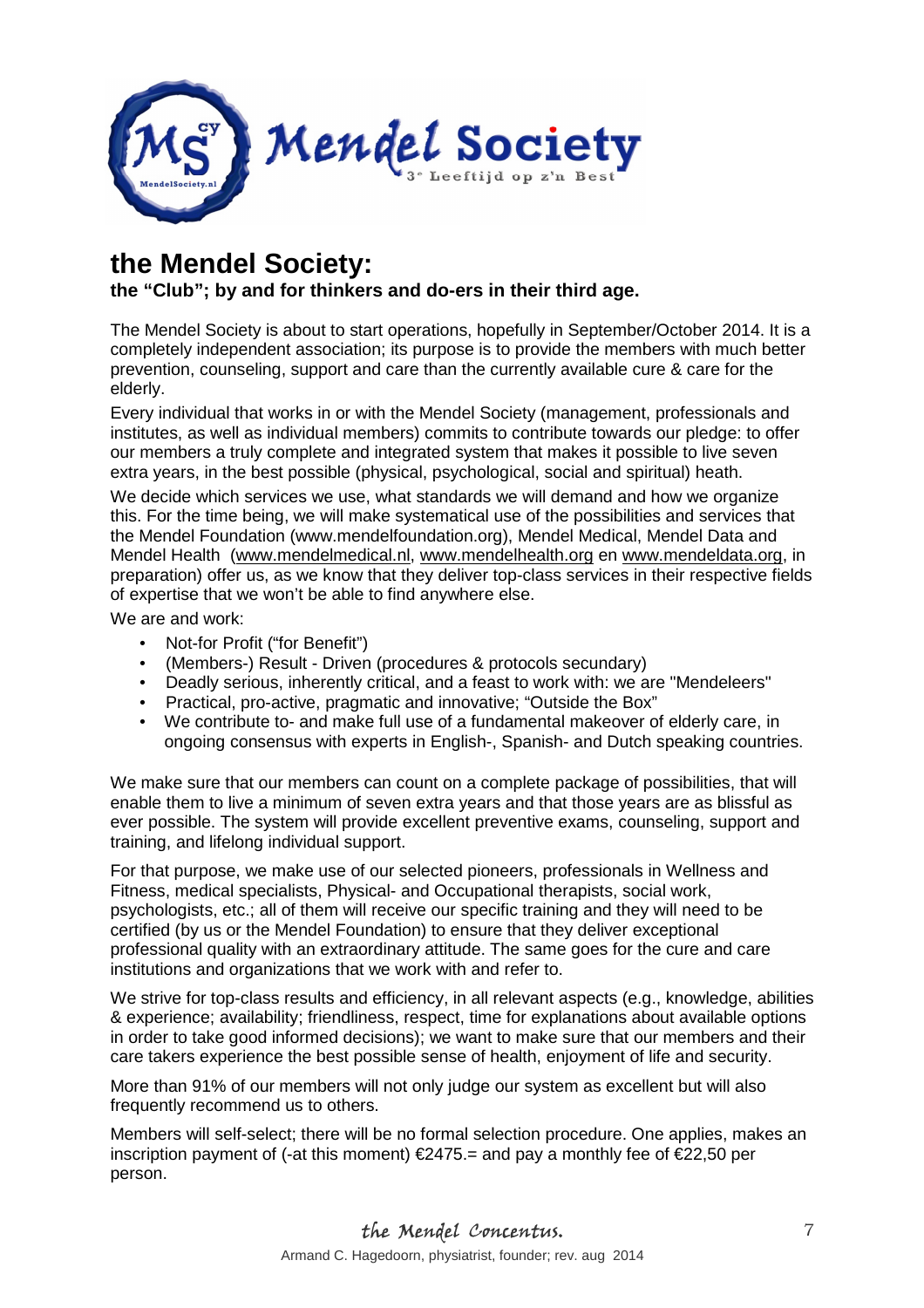Every paying member is entitled to:

- A yearly multi- dimensional preventive exam (medical-, social- and psychological aspects) and recommendations (to make sure that our members are and stay healthy);
- The use of a personal e-file, updated by the member;
- "Get back your Bliss" workweeks and weekends: a series of gatherings dedicated to training, counseling and behavior modification (e.g., reduce inactivity and overweight, stop smoking, improve mood disorders and social isolation; intimacy and spirituality);
- Continuous, just-in-time and only-if-desired (or really necessary) personal Liaison services: when worried, in illness, medical appointments, hospitalization (e.g., when a member is hospitalized, the Liaison will be there within 48 hours and take care of an adequate information transfer, so that medical complications will be minimal- and treatment results will be optimal; she will also coordinate the optimal discharge and the best fitting after care);
- Expedited, early differential diagnostics in all forms of (ensuing) dementia; counseling and support; treatment and case management; care if needed;
- All possible types of rehab: from physical- and/or occupational therapy at home and medical fitness, to complex interdisciplinary inpatient medical rehab.

The system of management is extremely "flat", and the complete team of directors and management of the Mendel Society have roles in the primary process; meetings are as short and efficient as ever possible, preferably conducted standing up.

We cherish results instead of procedures.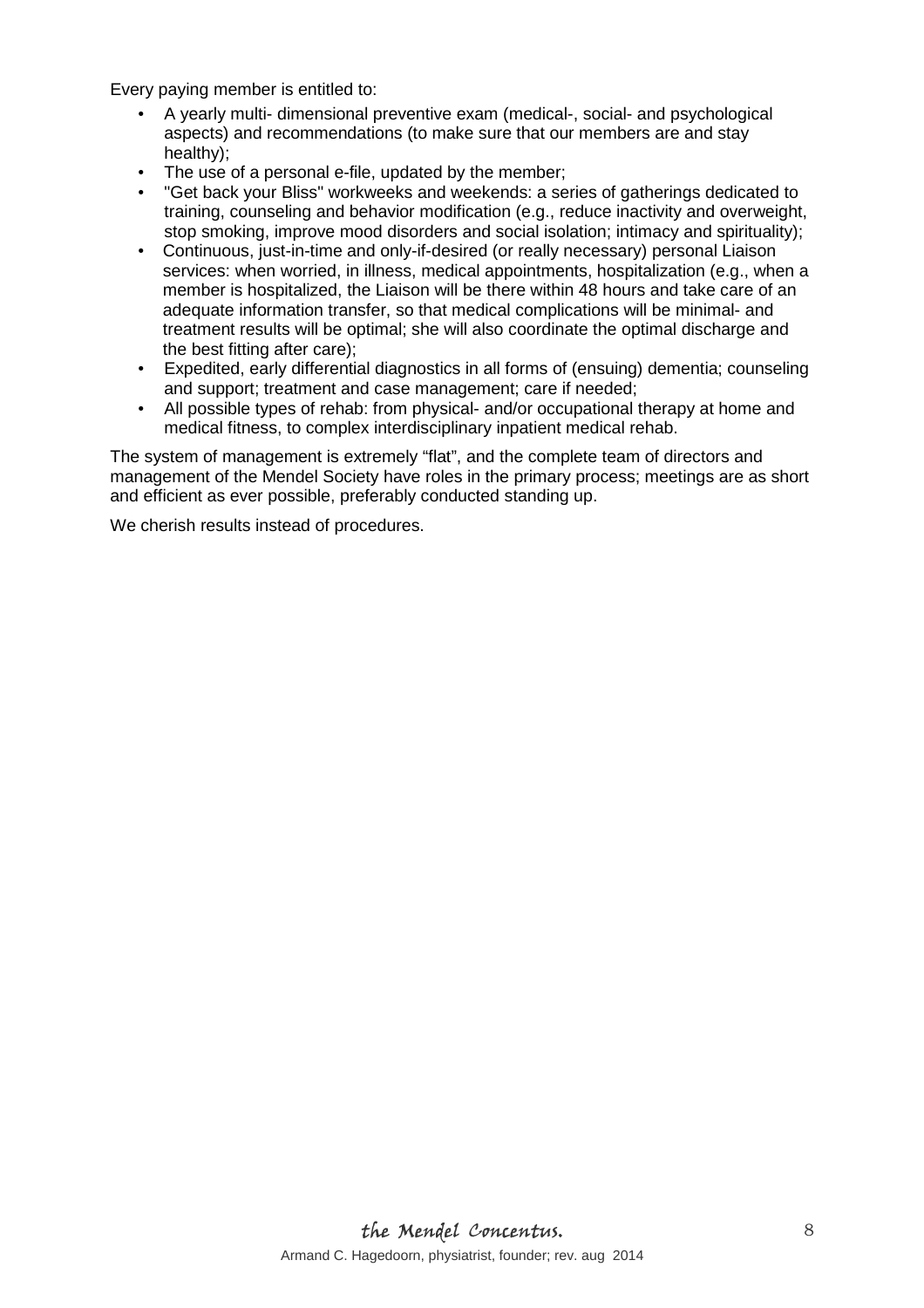

## **Mendel Health: 3 rd Age Prevention, Cure and Care at a specialist level**

A unique aspect of our system is our complete spectrum of specialized medical interventions, specifically preventive, where needed in Cure en Care. Both the emphasis on both prevention and the development of specialized geriatric rehabilitation medicine are truly unique.

Mendel Health takes care of all medical tasks within the Mendel network: the yearly examinations, referrals to specialists and our own medical rehab.

We all can prevent us from so much suffering by prudent, periodical, examinations, combined with informed recommendations, counseling and behavior modification where needed and/or necessary.

Geriatric medical rehab is in a fairly early stage of its development, slowly becoming more appreciated as a subspecialty within the field of the medical specialty of rehabilitation medicine, dedicated to our elderly and very old patients with (incapacitating) disorders and limitations.

Medical rehab combines specialist diagnostics with training and treatment possibilities through a complete team of physical therapy, occupational therapy, psychology, social work, speech pathology and a score of other technical assisting services (dietician, podotherapist, orthopedic technician, specialist shoemakers).

Geriatric rehab can prevent much suffering: the holistic, comprehensive diagnostics will often be the starting point of a process of functional improvement and pragmatic compensation, often secondary-preventive that prevents not only physical, but also social and emotional pain and suffering. Rehab also expedites the process of recovery and improves the end results, which in itself can help prevent many secondary problems.

Mendel Health is a not-for profit foundation, registered in the Netherlands as an officially registered medical entity. The foundation offers the broad spectrum of medical services as described, including specialized geriatric medical rehab, in selected small interdisciplinary centers. The medical specialists that work for Mendel Health are made available through Mendel Medical.

Each center that works with Mendel Health, not only (and obviously) complies with the official standards and regulations, it also passed the rigorous certification and training process by the Mendel Foundation.

Mendel Health will become operational as soon as the Mendel Society becomes a reality.